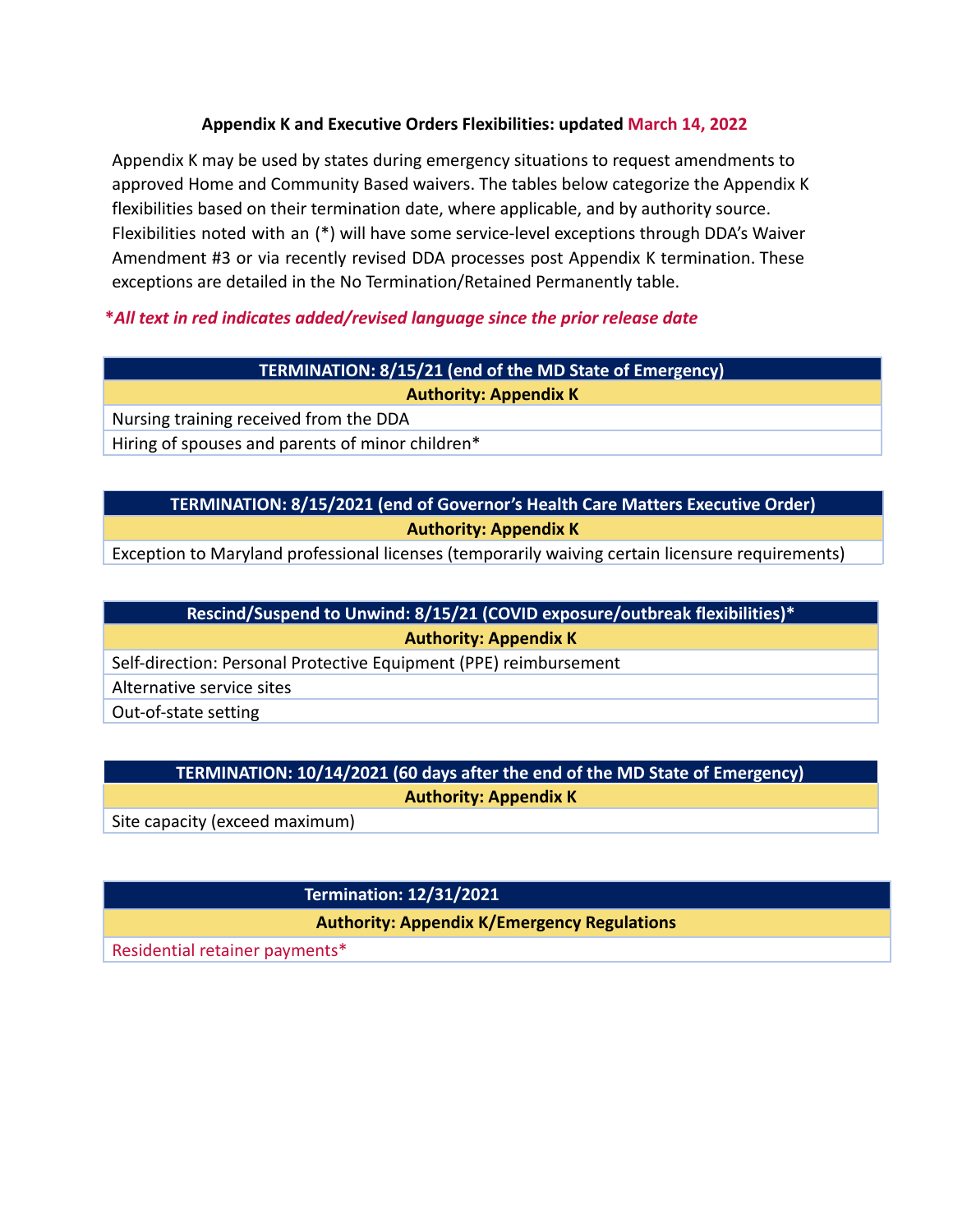| <b>Termination: 6/30/2022</b>                                                                                                                                                                                                                                                                                      |
|--------------------------------------------------------------------------------------------------------------------------------------------------------------------------------------------------------------------------------------------------------------------------------------------------------------------|
| <b>Authority: Appendix K/Emergency Regulations</b>                                                                                                                                                                                                                                                                 |
| Meaningful day and personal supports retainer payments                                                                                                                                                                                                                                                             |
| Telephonic/Remote services: Behavioral Support Services (BSS)*                                                                                                                                                                                                                                                     |
| Telephonic/Remote services: Case Management (CCS)                                                                                                                                                                                                                                                                  |
| <b>Telephonic/Remote services: Nursing Services</b>                                                                                                                                                                                                                                                                |
| Staffing ratios (exceed maximum)                                                                                                                                                                                                                                                                                   |
| Staffing ratios -- 1:1 and 2:1 exceptions                                                                                                                                                                                                                                                                          |
| Abbreviated criminal background check                                                                                                                                                                                                                                                                              |
| Training requirements: waive all but essential training                                                                                                                                                                                                                                                            |
| Training requirements: PORII training provided in an expedited format                                                                                                                                                                                                                                              |
| Training requirements: sharing staff among providers                                                                                                                                                                                                                                                               |
| Services provided any day of the week and exceed 8 hours a day and 40 hours per week within<br>person's authorized budget                                                                                                                                                                                          |
| Suspension of the minimum number of hours of Meaningful Day services to be provided during a<br>single day. A provider may bill for the entire day in PCIS2 only if they provide the person with, at<br>minimum, three hours of cumulative supports.                                                               |
| Employment/Supported Employment/CDS/Day Hab/BSS/Family and Peer Mentoring/Personal<br>Supports/Respite can take place in a variety of settings, instead of the community, including but not<br>limited to the participant's home; family and friend's homes; residential settings; or other community<br>settings. |
| Waiver of high school or GED requirement*                                                                                                                                                                                                                                                                          |
| Behavioral Support Services - no pre-authorization required during PHE*                                                                                                                                                                                                                                            |
| Nursing Services - no pre-authorization required during PHE*                                                                                                                                                                                                                                                       |
| Respite Services - no pre-authorization required during PHE*                                                                                                                                                                                                                                                       |
| Legal guardians and relatives may be paid for greater than 40-hours per week*                                                                                                                                                                                                                                      |
| Exceed 82 hours per week within the authorized budget for personal supports*                                                                                                                                                                                                                                       |
| Exceed current DDA authorization within person's overall authorized funding budget for personal<br>supports*                                                                                                                                                                                                       |
| Individuals 16 years or older can be direct support*                                                                                                                                                                                                                                                               |
| Hire relatives and legally responsible individuals*                                                                                                                                                                                                                                                                |
| Acute care hospital & short-term institutional stay supports*                                                                                                                                                                                                                                                      |
| Personal care assistance can comprise the entirety of the following services: employment, supported<br>employment, CDS, personal supports and day habilitation                                                                                                                                                     |
| Training requirements: waived for family members willing to provide services to participants                                                                                                                                                                                                                       |
| Increased rate (isolation)                                                                                                                                                                                                                                                                                         |
| Training requirements: Annual training requirement extension for DSP who have previously                                                                                                                                                                                                                           |
| completed all training requirements                                                                                                                                                                                                                                                                                |
| Training requirements: CPR and First Aid                                                                                                                                                                                                                                                                           |
| Training requirements: MTTP/Medication Technician Training                                                                                                                                                                                                                                                         |

Training requirements: Training in MANDT